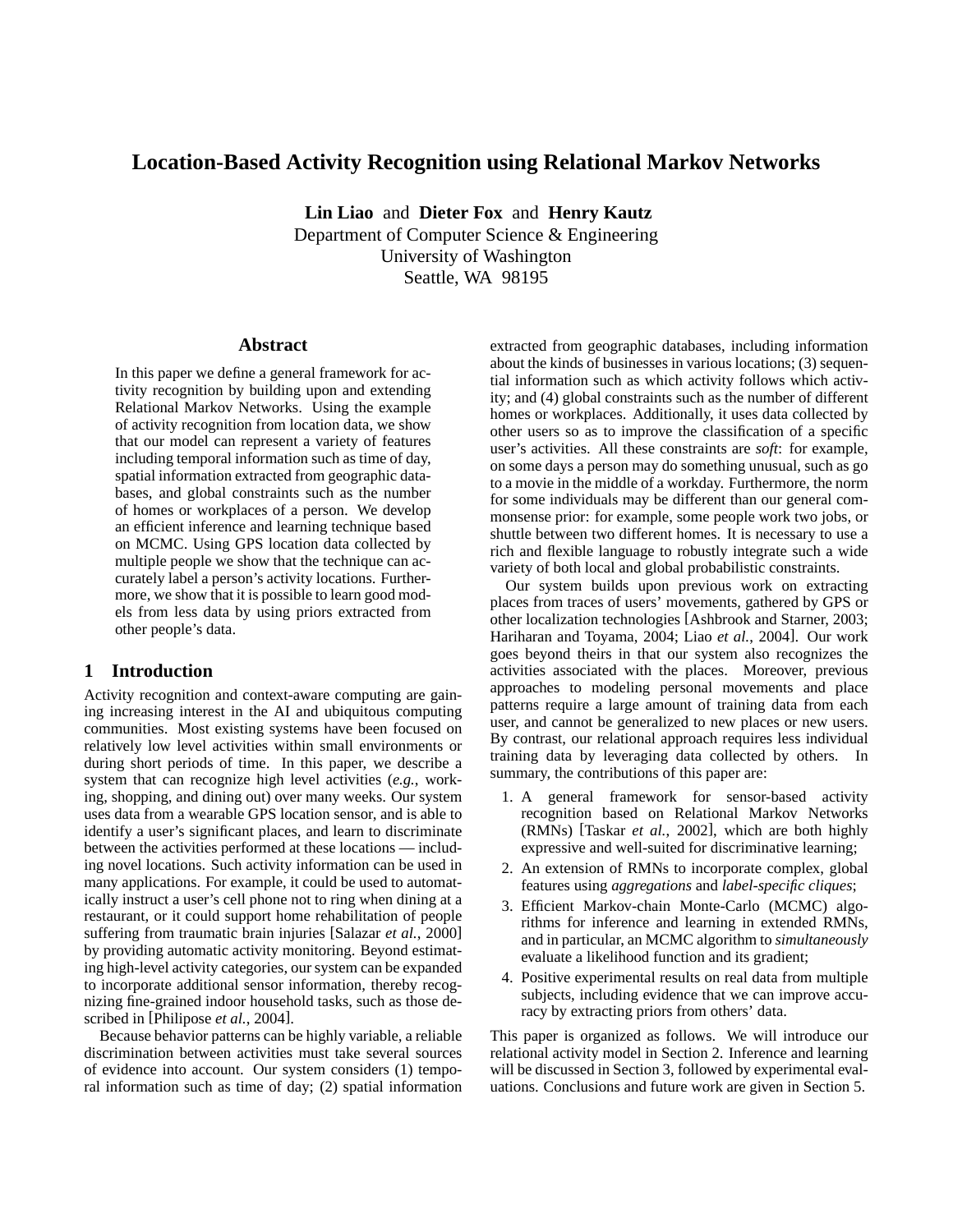# **2 The Relational Activity Model**

In this section we first discuss RMNs and our extensions. Then we show how to use them for modeling activities.

### **2.1 Relational Markov Networks**

RMNs are extensions of Conditional Random Fields (CRFs), which are undirected graphical models that were developed for labeling sequence data [Lafferty *et al.*, 2001]. CRFs are discriminative models that have been shown to out-perform generative approaches such as HMMs and Markov random fields in areas such as natural language processing [Lafferty *et al.*, 2001] and computer vision [Kumar and Hebert, 2003]. RMNs extend CRFs by providing a relational language for describing clique structures and enforcing parameter sharing at the template level. Thereby RMNs are an extremely flexible and concise framework for defining features that can be used in the activity recognition context.

An RMN consists of three parts: a *schema*  $\mathcal E$  for the domain, a set of *relational clique templates* C, and corresponding *potentials*  $\Phi$ . The schema  $\mathcal E$  specifies the set of *classes* (*i.e.*, entity types) and attributes in each class. An attribute could be a content attribute, a label attribute, or a reference attribute that specifies reference relation among the classes. An *instantiation*  $I$  of a schema specifies the set of entities for each class and the values of all attributes for each entity. In our context an instantiation consists of the sequence of all significant locations visited by a user along with the temporal and spatial attributes.

A *relational clique template*  $C \in \mathcal{C}$  is similar to a relational database query (*e.g.*, SQL) in that it selects tuples from an instantiation  $\mathcal{I}$ ; the query result is denoted as  $C(\mathcal{I})$ . We extend the definition of such templates in two ways. First, we allow a template to select *aggregations* of tuples. For example, we can group tuples and define potentials over counts or other statistics of the groups. Second, we introduce *label-specific cliques*, whose structures depend on values of the labels. For example, our model can construct a clique over all activities labeled as "AtHome." Because labels are hidden during inference, such cliques potentially involve all the labels. Labelspecific cliques can be specified by allowing label attributes to be used in the "Where" clause of an SQL query.

Each clique template  $C$  is associated with a potential function  $\phi_C(\mathbf{v}_C)$  that maps a tuple (values of variables or aggregations) to a non-negative real number. Using a log-linear combination of feature functions, we get the following representation:  $\phi_C(\mathbf{v}_C) = \exp{\{\mathbf{w}_C^T \cdot \mathbf{f}_C(\mathbf{v}_C)\}}$ , where  $\mathbf{f}_C()$  defines a feature vector for C and  $\mathbf{w}_C^T$  is the transpose of the corresponding weight vector. For instance, a feature could be the number of different homes defined using aggregations.

For a specific instantiation  $I$ , an RMN defines a conditional distribution  $p(y|x)$  over labels y given the observed attributes x. To compute such a conditional distribution, the RMN generates an *unrolled* Markov network, in which the nodes correspond to the content attributes and the label attributes. The cliques of the unrolled network are built by applying each clique template  $C \in \mathcal{C}$  to the instantiation, which can result in several cliques per template (see Fig. 1(b) for an example). All cliques that originate from the same template must share the same weights  $w<sub>C</sub>$ . The resulting cliques factorize the conditional distribution as

$$
p(\mathbf{y} \mid \mathbf{x}) = \frac{1}{Z(\mathbf{x})} \prod_{C \in \mathcal{C}} \prod_{\mathbf{v}_C \in C} \phi_C(\mathbf{v}_C) \tag{1}
$$

$$
= \frac{1}{Z(\mathbf{x})} \prod_{C \in \mathcal{C}} \prod_{\mathbf{v}_C \in C} \exp\{\mathbf{w}_C^T \cdot \mathbf{f}_C(\mathbf{v}_C)\} \tag{2}
$$

$$
= \frac{1}{Z(\mathbf{x})} \exp{\{\mathbf{w}^T \cdot \mathbf{f}\}}, \tag{3}
$$

where the normalizing partition function  $Z(\mathbf{x})$  =  $\sum_{y'} \prod_{C \in \mathcal{C}} \prod_{\mathbf{v}_C' \in C} \phi_C(\mathbf{v}_C')$ . (3) follows by moving the products into the exponent and combining all summations into w and f.

### **2.2 Relational Activity Models**

We will now describe our relational activity models. Even though we illustrate the concepts using the example of location-based activity recognition, our model is very flexible and can be applied to a variety of activity recognition tasks.

The schema for activity recognition based on temporal and spatial patterns is shown in Fig. 1(a). It includes three classes: *Activity*, *Place*, and *Transition*.

**Activity**: Activity is the central class in the domain. Its attribute *Label* is the only hidden variable. The set of possible labels in our experiments is {'AtHome', 'AtWork', 'Shopping', 'DiningOut', 'Visiting', 'Others'}. Attribute *Id* serves as the primary key. The class also contains temporal information associated with an activity, such as *TimeOfDay*, *Day-OfWeek*, and *Duration*, whose values are discretized when necessary. Finally, *Place* is a reference attribute that points to a Place entity where the activity has been performed.

**Place**: The class Place includes two boolean attributes: *Near-Restaurant* and *NearStore*, which indicate whether there are restaurants or stores nearby.

**Transition**: Transition captures temporal succession relationship among activities. The reference attributes *From* and *To* refer to a pair of consecutive activities.

Based on the schema, we define the following relational clique templates. Each of them takes into account a number of discriminative features.

- 1. *Temporal* patterns: Different activities often have different temporal patterns, such as their duration or time of day. Such local patterns are modeled by clique templates that connect each attribute with the activity label.
- 2. *Geographic* evidence: Information about the types of businesses close to a location can be extremely useful to determine a user's activity. Such information can be extracted from geographic databases, such as Microsoft MapPoint [Hariharan *et al.*, 2005] used in our experiments. Since location information in such databases is not accurate enough, we consider such information by checking whether, for example, a restaurant is within a certain range from the location.
- 3. *Transition* relations: The first-order transitions between activities can also be informative. For example, staying at home followed by being at work is very common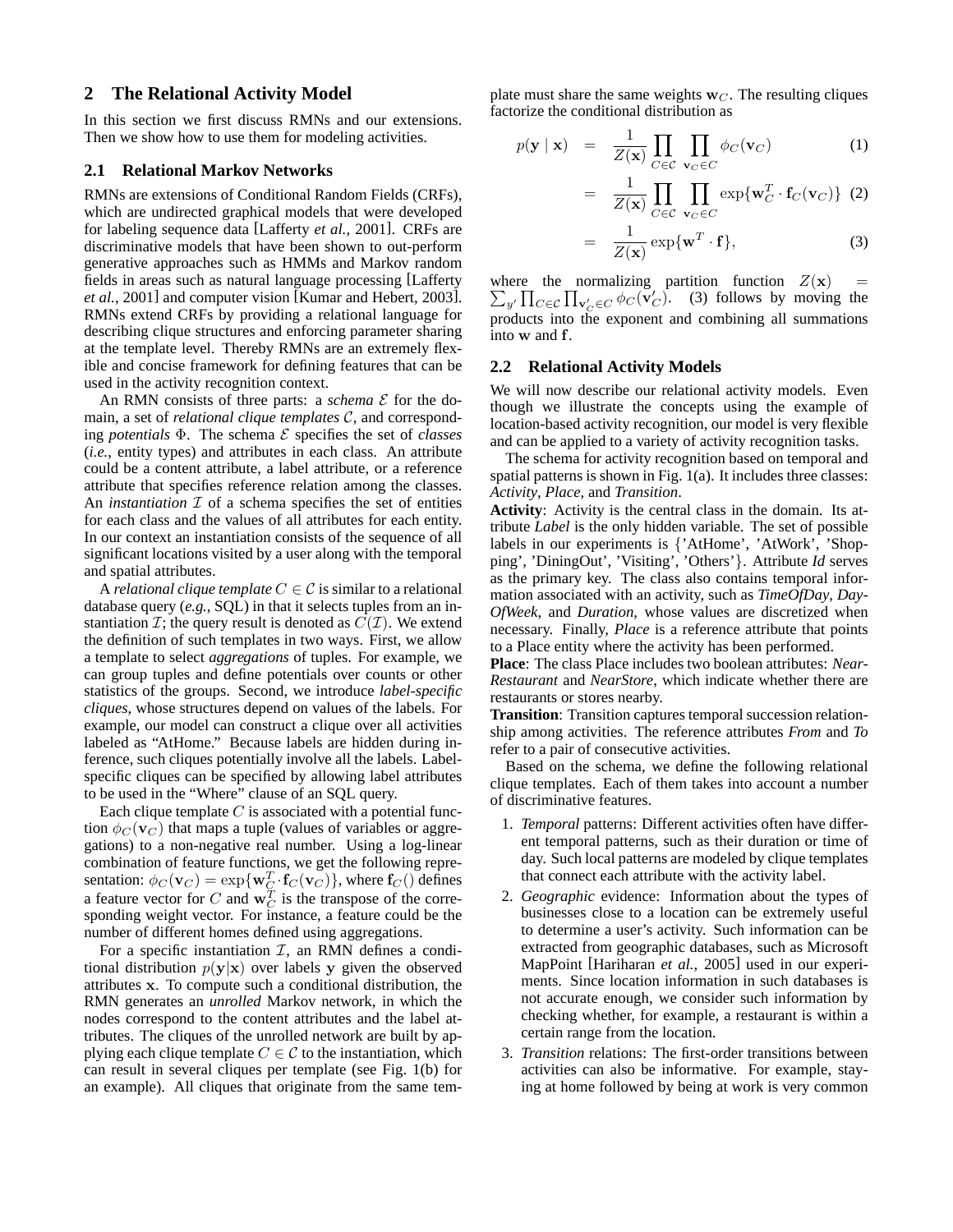

Figure 1: (a) The schema of the relational activity model. Dashed lines indicate reference relations among classes. (b) An example of an unrolled Markov network with six activity locations. Solid straight lines indicate cliques generated by the templates of temporal, geographic, and transition features; bold solid curves represent spatial constraints (activity 1 and 4 are associated with the same place and so are 2 and 5); dashed curves stand for global features, which generate label-specific cliques (*e.g.*, activity 1 and 4 are both labeled 'AtHome').

while dining out immediately followed by another dining out is rare. The SQL query for this clique template is:

SELECT a1.Label, a2.Label FROM Activity a1, Activity a2, Transition t WHERE t.From=a1.Id AND t.To=a2.Id

4. *Spatial* constraints: Activities at the same place are often similar. In other words, the number of different types of activities in a place is often limited. We can express such a constraint using an aggregation function *Count()*:

SELECT COUNT(DISTINCT Label) FROM Activity GROUP BY Place

5. *Global* features: Such features model global, soft constraints on activities of a person. The number of different home locations is an example of global constraints. Such a constraint is modeled by a clique template that selects all places labeled as home and returns how many of them are different:

SELECT COUNT(DISTINCT Place) FROM Activity WHERE Label='AtHome'

Note that the label variable appears in the "Where" clause, so this is an example of label-specific clique. In a different activity recognition context, global features could also model information such as "the number of times a person has lunch per day."

In the first three templates, the feature functions  $f_C()$  are just indicator functions that return binary values. They can also return numbers, such as in the last two templates.

# **3 Inference and Learning**

# **3.1 Labeling Activities**

In our application, the task of inference is to estimate the labels of activities given a sequence of locations visited by a person. To do so, our RMN converts a location sequence into *unrolled* Markov networks, as illustrated in Fig. 1(b). Inference in our relational activity model is complicated by the fact that the structure of the unrolled Markov network can change during inference because of the label-specific cliques. Using standard belief propagation in such networks would require the construction of cliques over all labels, which is obviously inefficient [Taskar *et al.*, 2002]. We overcome this problem by using MCMC for inference [Gilks *et al.*, 1996]. In a nutshell, whenever the label of an object is changed during sampling, we determine all cliques that could be affected by this change and re-compute their potentials.

We first implemented MCMC using basic Gibbs sampling. Unfortunately, this technique performs poorly in our model because of the strong dependencies among labels. To make MCMC mix faster, we first make an additional spatial constraint that all activities occurring in the same place must have the same label (the relaxation of this constraint will be addressed in future work). This hard constraint allows us to put all activities occurring in the same place into a so-called *block*. We then develop a mixture of two transition kernels that converges to the correct posterior.

The first kernel is a block Gibbs sampler. At each step we update the labels in a block simultaneously by sampling from the full conditional distribution

$$
P(y_k | \mathbf{y}_{-k}, \mathbf{x}, \mathbf{w}) \propto \exp{\{\mathbf{w}^T \cdot \mathbf{f}(\mathbf{x}, \mathbf{y}_{-k} \cup y_k)\}} \tag{4}
$$

where k is the index of the block,  $y_k$  is the label of block  $k$ ,  $y_{-k}$  are the labels for blocks other than k. The second kernel is a Metropolis-Hasting (MH) sampler. To update the label for block  $k$ , the MH sampler randomly picks a block  $j$  and proposes to exchange label  $y_k$  and  $y_j$ . The acceptance rate of the proposal follows as

$$
a(\mathbf{y}, \mathbf{y}') = \min\left(1, \frac{\exp\{\mathbf{w}^T \cdot \mathbf{f}(\mathbf{x}, \mathbf{y}')\}}{\exp\{\mathbf{w}^T \cdot \mathbf{f}(\mathbf{x}, \mathbf{y})\}}\right) \quad (5)
$$

where  $y$  and  $y'$  are the labels before and after the exchange, respectively.

The numbers of different homes and workplaces are stored in the chains as global variables. This allows us to compute the *global* features *locally* in both kernels: in the Gibbs kernel we increase or decrease the numbers depending on the labels of the given block and in the MH kernel the numbers remain intact. At each time step, we choose the Gibbs sampler with probability  $\gamma$ , and the MH sampler with probability  $1 - \gamma$ .

## **3.2 Supervised Learning**

We show how to learn *generic* activity models from labeled activity sequences of N different users. Learning a *customized* model for an individual user is a special case when  $N = 1$ . The parameters to be learned are the feature weights w that define clique potentials in  $(3)$ . To avoid overfitting, we perform maximum a posterior (MAP) parameter estimation and impose an independent Gaussian prior with constant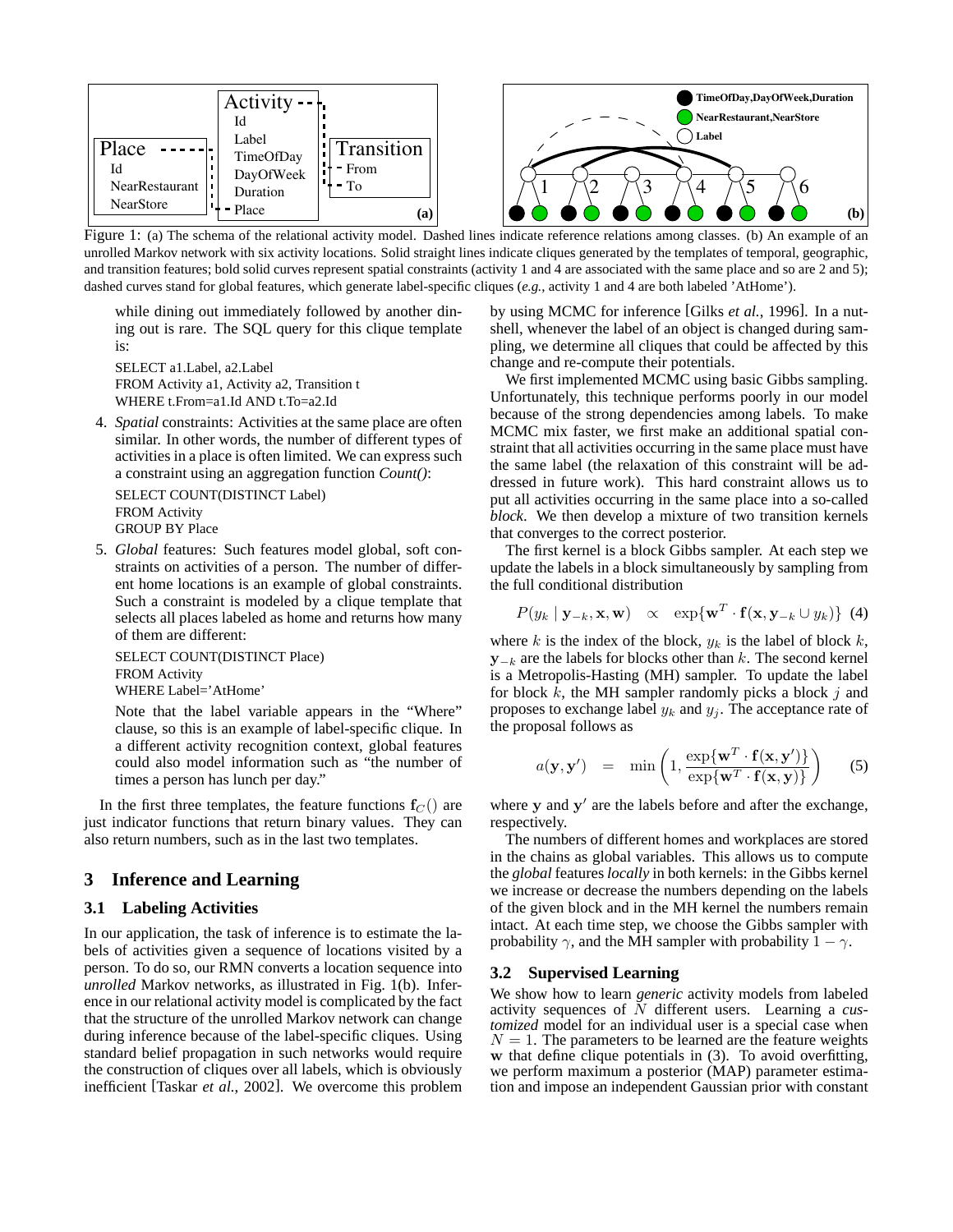variance for each component of **w**, *i.e.*,  $p(\mathbf{w}) \propto \exp\{-\mathbf{w} - \mathbf{w}\}$  $(\mu)^T \cdot (\mathbf{w} - \mu)/2\sigma^2$ , where  $\mu$  is the mean and  $\sigma^2$  is the variance . We define the MAP objective function as the *negative* log-likelihood of training data from  $N$  subjects plus the prior:

$$
L(\mathbf{w}) = \sum_{j=1}^{N} \{-\log P(\mathbf{y}_j \mid \mathbf{x}_j, \mathbf{w})\} - \log p(\mathbf{w})
$$
  

$$
= \sum_{j=1}^{N} \{-\mathbf{w}^T \cdot \mathbf{f}(\mathbf{x}_j, \mathbf{y}_j) + \log Z(\mathbf{x}_j, \mathbf{w})\} + \frac{(\mathbf{w} - \mu)^T \cdot (\mathbf{w} - \mu)}{2\sigma^2} \tag{6}
$$

where j ranges over different users and  $y_j$  are the activity labels for each user. Since (6) is convex, the global minimum can be found using standard optimization algorithms [Taskar *et al.*, 2002]. We apply the quasi-Newton technique to find the optimal weights [Sha and Pereira, 2003]. Each iteration of this technique requires the value and gradient of (6) computed at the weights returned in the previous iteration.

### **Evaluating the objective function**

It can be intractable to compute exact objective values in (6) for all but the simplest cases. This is due to the fact that, for a specific w, it is necessary to evaluate the partition function  $Z(\mathbf{x}_j, \mathbf{w})$ , which requires summation over all possible label configurations. We approximate the objective value using Monte-Carlo methods [Geyer and Thompson, 1992]. Suppose we already know the value of  $L(\tilde{\mathbf{w}})$  for a weight vector  $\tilde{w}$ . Then for each subject j, we use our MCMC inference to get M random samples,  $\tilde{\mathbf{y}}_j^{(i)}$  ( $1 \le i \le M$ ), from the distribution  $P(\mathbf{y} | \mathbf{x}_j, \tilde{\mathbf{w}})$ . Then  $L(\mathbf{w})$  can be approximated as:

$$
L(\mathbf{w}) \approx L(\tilde{\mathbf{w}}) + \sum_{j=1}^{N} \{ \log(\frac{1}{M} \sum_{i=1}^{M} \exp\{ (\mathbf{w} - \tilde{\mathbf{w}})^{T} \cdot \Delta \tilde{\mathbf{f}}_{j}^{(i)} \}) \} + \frac{(\mathbf{w} - \mu)^{T} \cdot (\mathbf{w} - \mu) - (\tilde{\mathbf{w}} - \mu)^{T} \cdot (\tilde{\mathbf{w}} - \mu)}{2\sigma^{2}}
$$
(7)

where  $\Delta \tilde{\mathbf{f}}_j^{(i)} = \mathbf{f}(\mathbf{x}_j, \tilde{\mathbf{y}}_j^{(i)}) - \mathbf{f}(\mathbf{x}_j, \mathbf{y}_j)$  is the difference between sampled feature counts using  $\tilde{w}$  and the empirical feature counts in the labeled data.

Eq. (7) can only be used to estimate values of  $L(\mathbf{w})$  relative to  $L(\tilde{\mathbf{w}})$ . Fortunately, such relative values are sufficient for the purpose of optimization. It can be shown that the best approximation in  $(7)$  is obtained when  $\tilde{w}$  is close to the optimal w. Therefore, during optimization, our algorithm updates  $\tilde{w}$ with better weight estimates whenever possible.

#### **Evaluating the gradient**

The gradient of the objective function,  $\nabla L(\mathbf{w})$ , equals to the difference between the sampled feature counts and the empirical feature counts, plus a prior term. To generate the sampled feature counts under w, we again run MCMC inference. Suppose we have obtained M random samples,  $\mathbf{y}_{j}^{(i)}(1 \leq i \leq M)$ , from the distribution  $P(\mathbf{y} \mid \mathbf{x}_{j}, \mathbf{w})$ . We can compute the gradient as:

$$
\nabla L(\mathbf{w}) = \sum_{j=1}^{N} \{ \mathbf{E}_{\mathbf{w}}[\mathbf{f}(\mathbf{x}_j, \mathbf{y})] - \mathbf{f}(\mathbf{x}_j, \mathbf{y}_j) \} + \frac{\mathbf{w} - \mu}{\sigma^2}
$$

$$
\approx \sum_{j=1}^{N} \{ \frac{1}{M} \sum_{i=1}^{M} \Delta \mathbf{f}_j^{(i)} \} + \frac{\mathbf{w} - \mu}{\sigma^2}
$$
(8)

**input** : the weights w provided by the optimizer **output**:  $L(\mathbf{w})$  and  $\nabla L(\mathbf{w})$ //Evaluate the gradient  $\nabla L(\mathbf{w})$ **foreach** *subject* j **do** Run MCMC with  **and get**  $M$  **samples;** Get feature count difference  $\Delta \mathbf{f}^{(i)}_j (1 \leq i \leq M)$  ; **end** Compute the gradient  $\nabla L(\mathbf{w})$  using Eq. (8); //Evaluate the objective value  $L(\mathbf{w})$ **if** *First time calling this function* **then**  $L(\tilde{\mathbf{w}}) = L(\mathbf{w}) = 0; \tilde{\mathbf{w}} = \mathbf{w}$ ;  $\Delta\tilde{\mathbf{f}}_{j}^{(i)} = \Delta\mathbf{f}_{j}^{(i)}$  for  $1 \leq j \leq N, 1 \leq i \leq M$  ; **else** Compute  $L(\mathbf{w})$  using Eq. (7); **if**  $L(\mathbf{w}) < L(\tilde{\mathbf{w}})$  then  $L(\tilde{\mathbf{w}}) = L(\mathbf{w}); \tilde{\mathbf{w}} = \mathbf{w}$  ;  $\Delta\tilde{\mathbf{f}}_{j}^{(i)} = \Delta\mathbf{f}_{j}^{(i)}$  for  $1 \leq j \leq N, 1 \leq i \leq M$  ; **end end**

**Algorithm 1**: MCMC-based algorithm for simultaneously evaluating objective function and its gradient.

where  $\Delta \mathbf{f}_j^{(i)} = \mathbf{f}(\mathbf{x}_j, \mathbf{y}_j^{(i)}) - \mathbf{f}(\mathbf{x}_j, \mathbf{y}_j)$  is the difference between the sampled and the empirical feature counts.

### **Algorithm**

If we compare (7) and (8), we see both require the difference between the sampled and the empirical feature counts. While samples in (7) are based on the weights  $\tilde{w}$ , those in (8) are based on w. Therefore, if we always keep the best weight estimate as  $\tilde{w}$ , we can reuse the sampled feature counts from gradient estimation, thereby making objective value evaluation very efficient.

Our algorithm *simultaneously* estimates at each iteration the value and the gradient of the negative log-likelihood (6) for given weights w. These estimates are used by the quasi-Newton approach to compute new weights, and then the estimation is repeated. As shown in Alg. 1, both  $L(\tilde{\mathbf{w}})$  and  $L(\mathbf{w})$ are initialized as 0 and thus all the objective values are evaluated relative to the objective value of initial weights. In later iterations, when we find a better weight estimate that makes  $L(\mathbf{w})$  less than  $L(\tilde{\mathbf{w}})$ , we update  $\tilde{\mathbf{w}}$  with the new w and also keep the new  $L(\tilde{\mathbf{w}})$  and  $\Delta \tilde{\mathbf{f}}_j^{(i)} (1 \leq j \leq N, 1 \leq i \leq M)$ . By doing that, we not only evaluate objective values very efficiently, but are also able to get more accurate approximations as  $\tilde{w}$  approaches closer to the optimal weights.

### **4 Experiments**

To evaluate our location-based activity recognition technique, we collected two sets of location data using wearable GPS units. The first data set (called "single") contains location traces from a single person over a time period of four months (see Fig. 2). It includes about 400 visits to 50 different places. The second data set (called "multiple") was collected by five different people, about one week for each. Each person's data include 25 to 35 visits and 10 to 15 different places. We extracted places / visits from the GPS logs by detecting locations at which a person spends more than 10 minutes [Hariha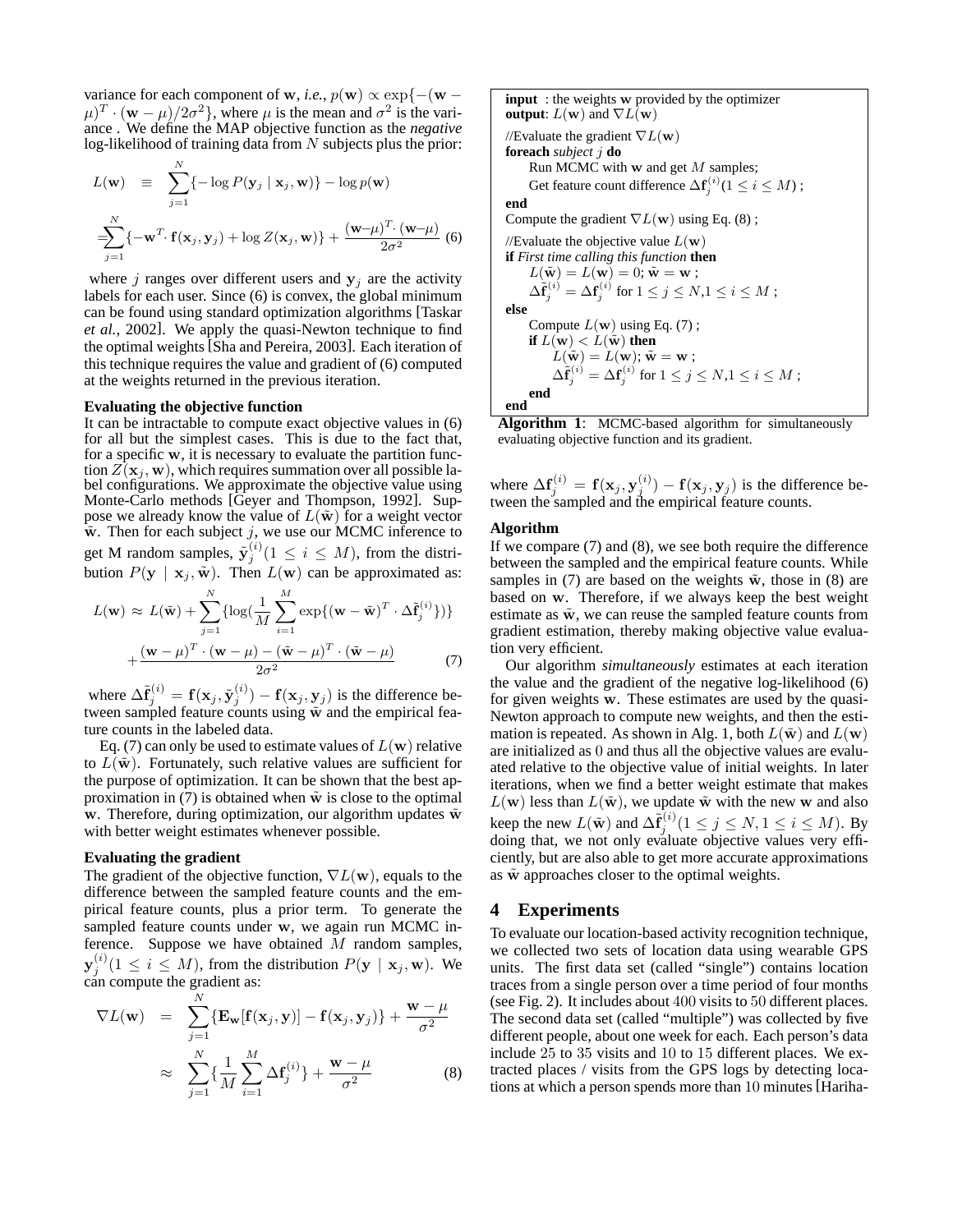ran and Toyama, 2004]. Each instance corresponds to an activity. We then clustered nearby activity locations into places. For training and evaluation, we let the subjects manually label the types of activities. Then, we trained the models and tested their accuracy. Accuracy was determined by the activities for which the most likely labeling was correct.

### **Applying learned models to other people**

In practice, it is of great value to learn a generic activity model that can be immediately applied to new users without additional training. In this experiment, we used the "multiple" data set and performed leave-one-subject-out crossvalidation: we trained using data from four subjects, and tested on the remaining one. The average error rates are indicated by the white bars in Fig. 3(a). By using all the features, the generic models achieved an average error rate of 18%. It can be seen that global features and spatial constraints significantly improve classification. To gage the impact of different habits on the results, we also performed the same evaluation using the "single" data set. In this case, we used one-month data for training and the other three-month data for test, and we repeated the validation process for each month. The results are shown by the gray bars in Fig. 3(a). In this case, the models achieved an error rate of only 7% by using all the features. This experiment shows that it is possible to learn good activity models from groups of people. It also demonstrates that models learned from more "similar" people can achieve higher accuracy. This indicates that models can be improved by grouping people based on their activity patterns.

Table 1 shows the confusion matrix of one experiment on generic models (rightmost white bar in Fig. 3(a)). As can be seen, our approach is able to perfectly label homes and workplaces. The technique performs surprisingly well on the other activities, given that they are extremely difficult to distinguish based on location information alone. The confusion matrix also shows that simply labeling places by the most frequent activity (home) would result in an error rate of 62%.

|              | Inferred labels |      |      |        |       |       |
|--------------|-----------------|------|------|--------|-------|-------|
| Truth        | Home            | Work | Shop | Dining | Visit | Other |
| Home         | 57              |      |      |        |       |       |
| Work         |                 | 34   |      |        |       |       |
| Shop         |                 |      |      |        |       |       |
| Dining       |                 |      | 2    |        |       |       |
| <b>Visit</b> |                 |      |      |        |       |       |
| <b>Other</b> |                 |      |      |        |       |       |

Table 1: Confusion matrix of cross-validation on generic models with all features.

To evaluate the impact of number of people available for model learning, we trained our model using data from different numbers of subjects and tested on the remaining one (all features were used). The average error rates of the crossvalidation are shown in Fig. 3(b). When trained using only one subject, the system does not perform well (error rate of 35%), mainly because many patterns specific to that person are applied onto others. When more subjects are used for training, the patterns being learned are more generic and the models achieve significantly higher accuracy.



Figure 2: Part of the locations contained in the "single" data set, collected over a period of four months  $(x\text{-axis is 8 miles long})$ .

#### **Improved learning through priors extracted from others**

When estimating the weights of RMNs, a prior is imposed in order to avoid overfitting. Without additional information, a zero mean Gaussian is typically used as the prior [Taskar *et al.*, 2002]. [Peng and McCallum, 2004] demonstrated that better accuracy can been achieved if feature-dependent variances are used. Our experiment shows that performance can also be improved by estimating the prior means of the weights  $(\mu$  in Eq. (6)) using data collected from other people.

In this experiment, we compared the models of a specific person trained using a zero-mean prior with the models trained using an estimated prior. In the latter case, we first learned the feature weights from other people and used those as the mean of the Gaussian prior. We evaluated the performance for different amounts of training data available for the test person. The results are shown in Fig. 3(c), in which the error rates are counted only on the *novel* places, *i.e.*, places that were not visited in the training data and thus often very irregular. We can see that using data from others to generate a prior boosts the accuracy significantly, especially when only small amounts of training data are available.

The Bayesian prior allows the model to smoothly shift from generic to customized: On one end, when no data from the given subject are available, the approach returns the generic (prior) model; on the other end, as more labeled data become available, the model adjusts more and more to the specific patterns of the user.

### **Additional experiments**

For comparison, we also built basic HMMs in which the hidden states are the labels and all the observations are independent given the states. Parameter estimation in HMMs with labeled data is done via frequency counting. The most likely labels can be found using the Viterbi algorithm. In the one-month-training cross-validation on the "single" data set, the HMM produced an average error rate of 21.1% by using the temporal, geographic, and transition features.  $\frac{1}{1}$  Because of the advantages of discriminative learning, even using the same features, RMNs performed better than HMMs and reduced the relative error rate by about 10%.

In a separate set of experiments, we tested the performance of our MCMC sampler. By visualizing the standard Gelman-Rubin statistics [Gilks *et al.*, 1996] generated from parallel

<sup>&</sup>lt;sup>1</sup>Spatial constraints and global features do not satisfy the firstorder Markov assumption and thus are difficult to model as HMMs.